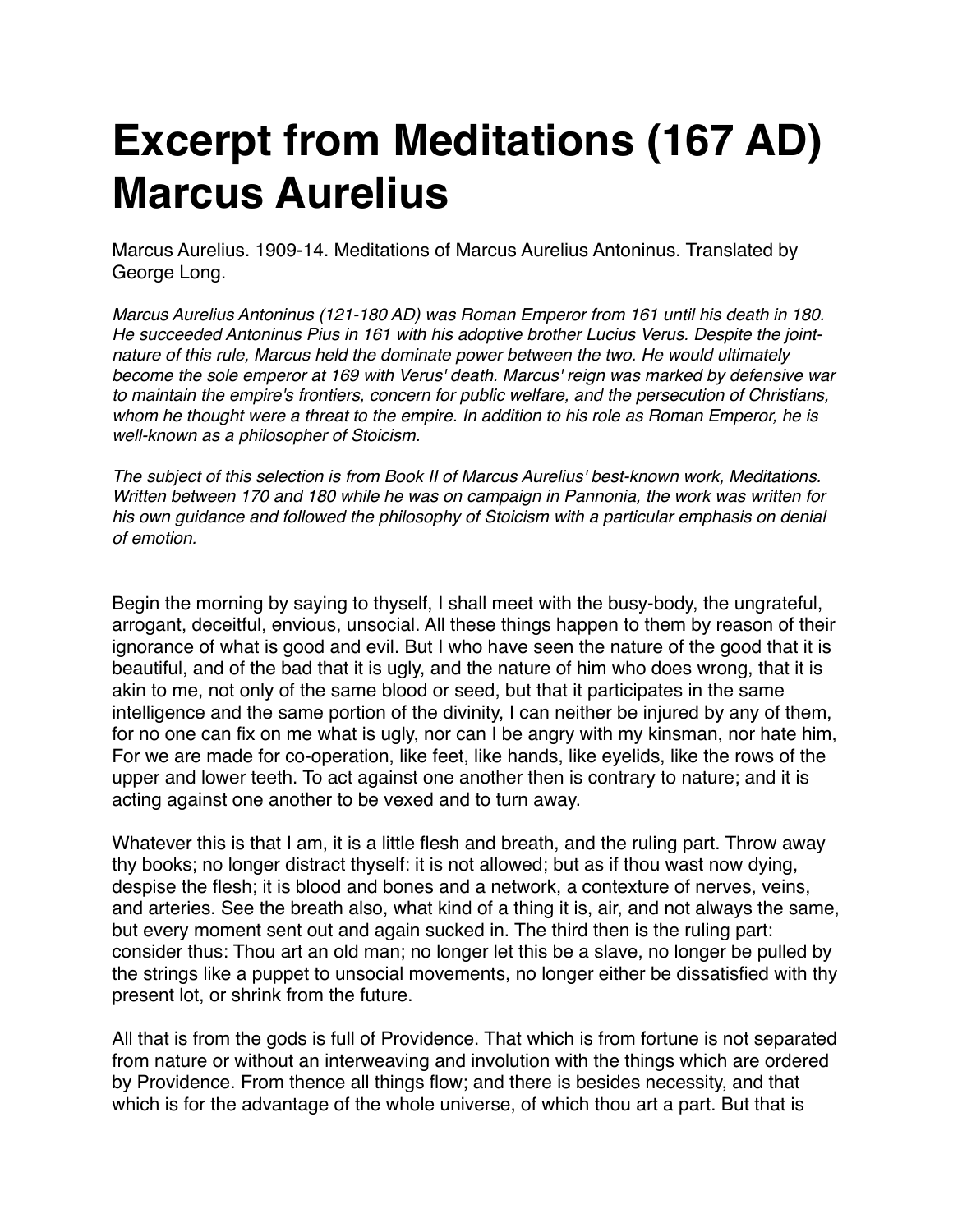good for every part of nature which the nature of the whole brings, and what serves to maintain this nature. Now the universe is preserved, as by the changes of the elements so by the changes of things compounded of the elements. Let these principles be enough for thee, let them always be fixed opinions. But cast away the thirst after books, that thou mayest not die murmuring, but cheerfully, truly, and from thy heart thankful to the gods.

Remember how long thou hast been putting off these things, and how often thou hast received an opportunity from the gods, and yet dost not use it. Thou must now at last perceive of what universe thou art a part, and of what administrator of the universe thy existence is an efflux, and that a limit of time is fixed for thee, which if thou dost not use for clearing away the clouds from thy mind, it will go and thou wilt go, and it will never return.

Every moment think steadily as a Roman and a man to do what thou hast in hand with perfect and simple dignity, and feeling of affection, and freedom, and justice; and to give thyself relief from all other thoughts. And thou wilt give thyself relief, if thou doest every act of thy life as if it were the last, laying aside all carelessness and passionate aversion from the commands of reason, and all hypocrisy, and self-love, and discontent with the portion which has been given to thee. Thou seest how few the things are, the which if a man lays hold of, he is able to live a life which flows in quiet, and is like the existence of the gods; for the gods on their part will require nothing more from him who observes these things.

Do wrong to thyself, do wrong to thyself, my soul; but thou wilt no longer have the opportunity of honouring thyself. Every man's life is sufficient. But thine is nearly finished, though thy soul reverences not itself but places thy felicity in the souls of others.

Do the things external which fall upon thee distract thee? Give thyself time to learn something new and good, and cease to be whirled around. But then thou must also avoid being carried about the other way. For those too are triflers who have wearied themselves in life by their activity, and yet have no object to which to direct every movement, and, in a word, all their thoughts.

Through not observing what is in the mind of another a man has seldom been seen to be unhappy; but those who do not observe the movements of their own minds must of necessity be unhappy.

This thou must always bear in mind, what is the nature of the whole, and what is my nature, and how this is related to that, and what kind of a part it is of what kind of a whole; and that there is no one who hinders thee from always doing and saying the things which are according to the nature of which thou art a part.

Theophrastus, in his comparison of bad acts- such a comparison as one would make in accordance with the common notions of mankind- says, like a true philosopher, that the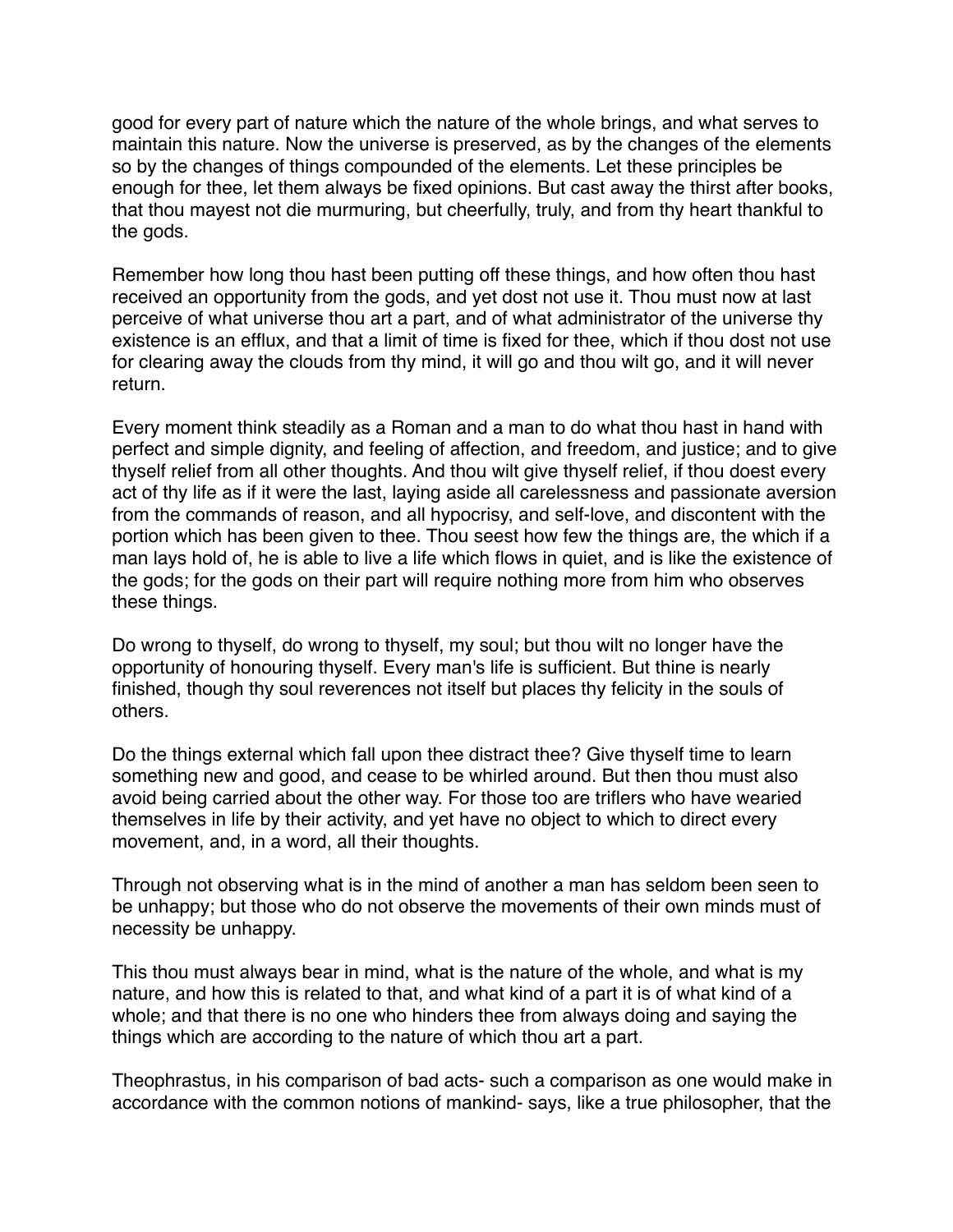offences which are committed through desire are more blameable than those which are committed through anger. For he who is excited by anger seems to turn away from reason with a certain pain and unconscious contraction; but he who offends through desire, being overpowered by pleasure, seems to be in a manner more intemperate and more womanish in his offences. Rightly then, and in a way worthy of philosophy, he said that the offence which is committed with pleasure is more blameable than that which is committed with pain; and on the whole the one is more like a person who has been first wronged and through pain is compelled to be angry; but the other is moved by his own impulse to do wrong, being carried towards doing something by desire.

Since it is possible that thou mayest depart from life this very moment, regulate every act and thought accordingly. But to go away from among men, if there are gods, is not a thing to be afraid of, for the gods will not involve thee in evil; but if indeed they do not exist, or if they have no concern about human affairs, what is it to me to live in a universe devoid of gods or devoid of Providence? But in truth they do exist, and they do care for human things, and they have put all the means in man's power to enable him not to fall into real evils. And as to the rest, if there was anything evil, they would have provided for this also, that it should be altogether in a man's power not to fall into it. Now that which does not make a man worse, how can it make a man's life worse? But neither through ignorance, nor having the knowledge, but not the power to guard against or correct these things, is it possible that the nature of the universe has overlooked them; nor is it possible that it has made so great a mistake, either through want of power or want of skill, that good and evil should happen indiscriminately to the good and the bad. But death certainly, and life, honour and dishonour, pain and pleasure, all these things equally happen to good men and bad, being things which make us neither better nor worse. Therefore they are neither good nor evil.

How quickly all things disappear, in the universe the bodies themselves, but in time the remembrance of them; what is the nature of all sensible things, and particularly those which attract with the bait of pleasure or terrify by pain, or are noised abroad by vapoury fame; how worthless, and contemptible, and sordid, and perishable, and dead they areall this it is the part of the intellectual faculty to observe. To observe too who these are whose opinions and voices give reputation; what death is, and the fact that, if a man looks at it in itself, and by the abstractive power of reflection resolves into their parts all the things which present themselves to the imagination in it, he will then consider it to be nothing else than an operation of nature; and if any one is afraid of an operation of nature, he is a child. This, however, is not only an operation of nature, but it is also a thing which conduces to the purposes of nature. To observe too how man comes near to the deity, and by what part of him, and when this part of man is so disposed.

Nothing is more wretched than a man who traverses everything in a round, and pries into the things beneath the earth, as the poet says, and seeks by conjecture what is in the minds of his neighbours, without perceiving that it is sufficient to attend to the daemon within him, and to reverence it sincerely. And reverence of the daemon consists in keeping it pure from passion and thoughtlessness, and dissatisfaction with what comes from gods and men. For the things from the gods merit veneration for their